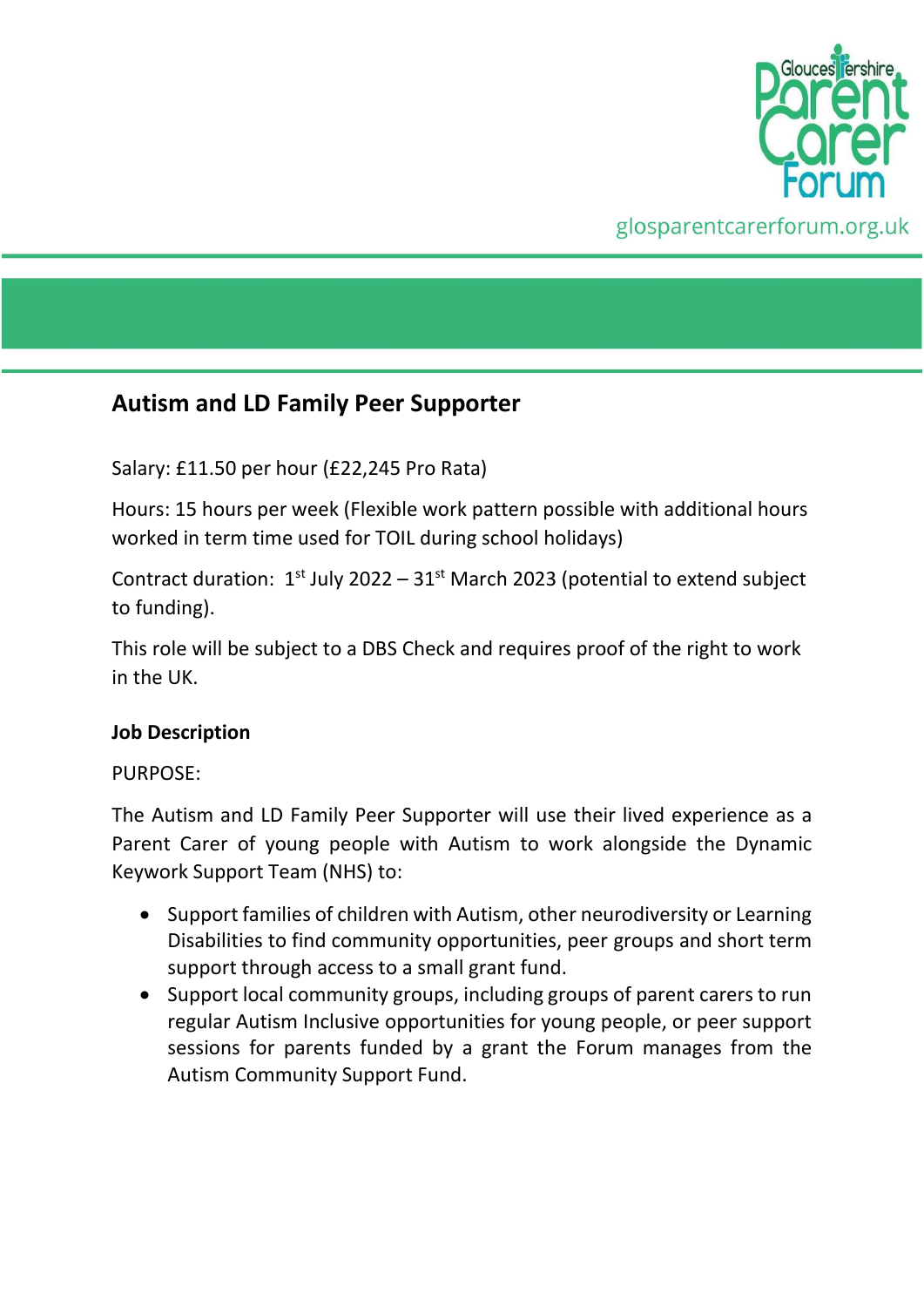RESPONSIBILITIES:

- 1. To identify families requiring support and build a relationship with them to facilitate their involvement in community opportunities, provide peer to peer support to ensure they know what wider services are available.
- 2. To encourage innovative ways of supporting families by providing access to a small grant fund where needed.
- 3. Working with a lead Director, to assist with the set up and development of regular autism inclusive opportunities and parental peer support sessions to be delivered by local community groups and/or groups of parent carers.
- 4. Keep accurate records of the number of emails/online enquiries and phone calls they receive regarding sign posting for families of children with learning disabilities and/or autism; and record the number they were able to sign post elsewhere, including where they were signposted too and those where there was no service to meet their needs.
- 5. To travel within the county to support families, attend meetings with the Dynamic Keyworker team and wider project group and to attend some wider forum meetings to welcome Parent Carers and collect feedback.
- 6. To provide other support to the Forum Directors and Committee as required, such as attendance at Committee meetings to provide project updates.
- 7. To work with members of the Gloucestershire Parent Carer Forum team to ensure good communication and a positive, collaborative working environment.
- 8. To understand and apply Gloucestershire Parent Carer Forum policies and procedures in particular relating to Coproduction and Safeguarding.